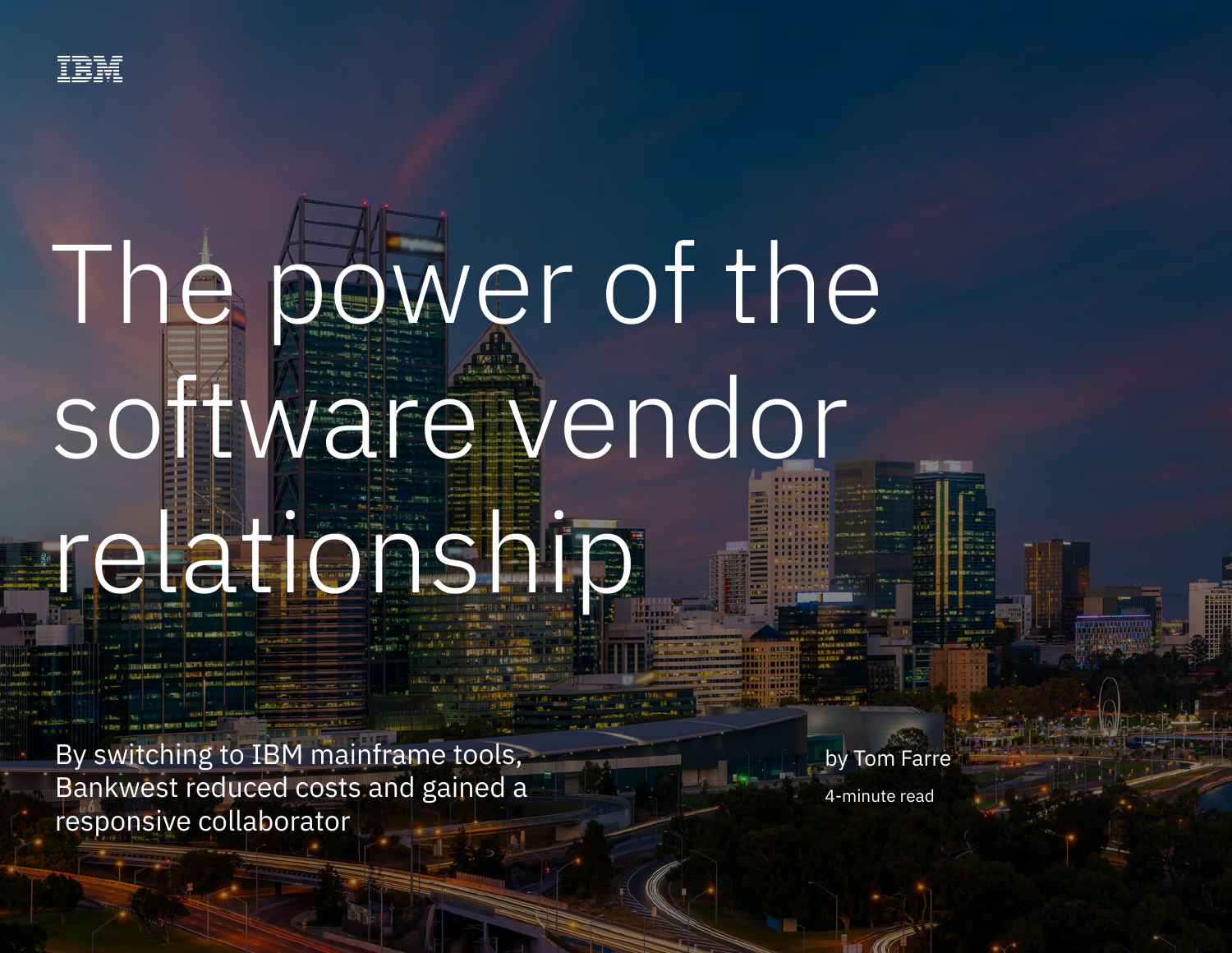ainframe computing remains a staple of today's financial services institutions. In fact, [IBM](https://www.ibm.com/it-infrastructure/z/resources/banking)  [reports](https://www.ibm.com/it-infrastructure/z/resources/banking) that 44 of 50 of the world's top banks use its flagship IBM® zSystems mainframes. ainframe<br>
computin<br>
remains<br>
a staple of today's<br>
financial services<br>
institutions. In fact<br>
reports that 44 of !<br>
the world's top bar<br>
use its flagship IBM<br>
zSystems mainframes mat<br>
to many tasks major banks perf<br>
such as

The reason is, mainframes match well to many tasks major banks perform, such as ensuring information security, analyzing customer data in real time, and processing vast numbers of transactions efficiently and costeffectively. For mainframes to deliver on these promises, however, a bank's technical team requires specialized

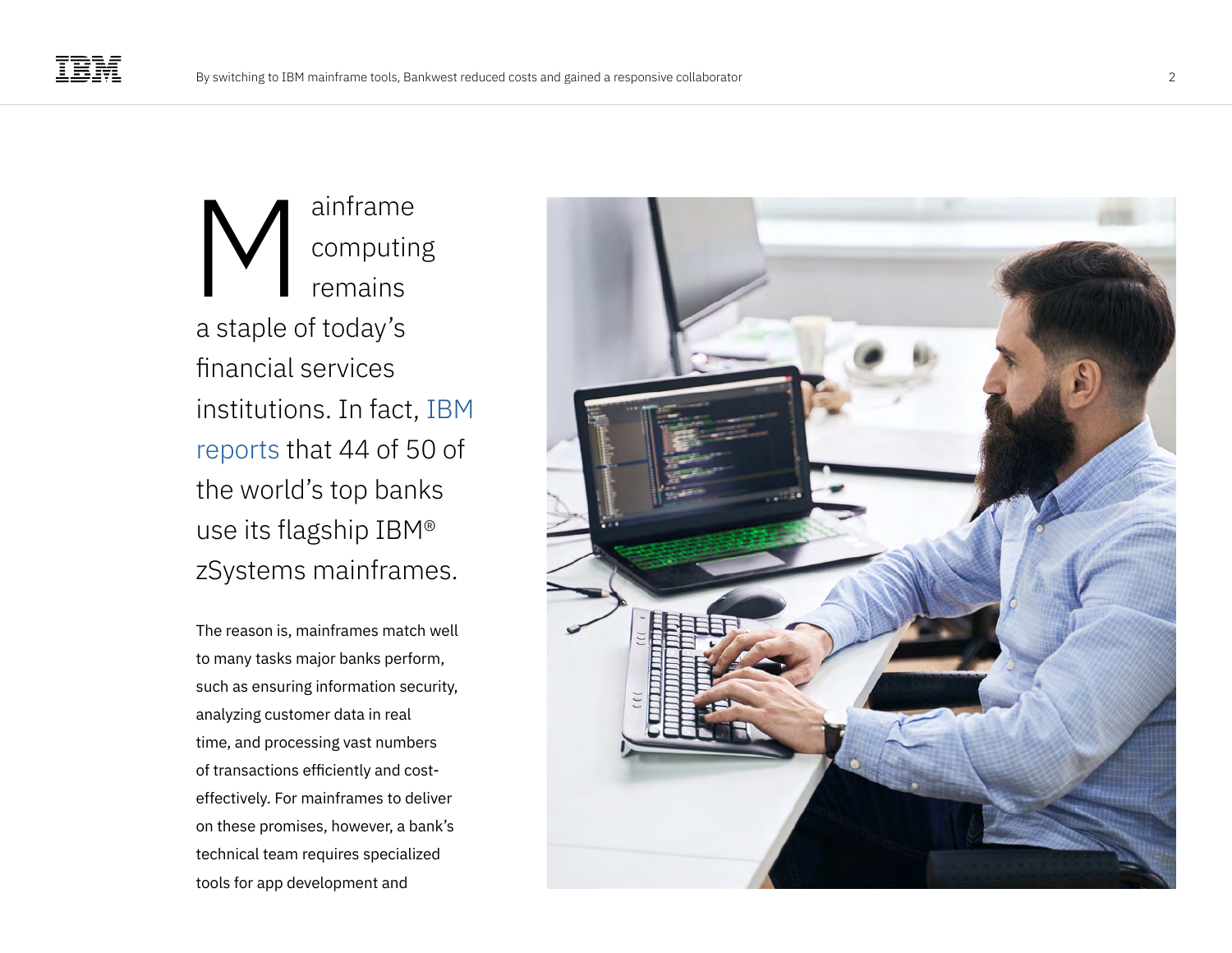monitoring, database administration and infrastructure management.

That was the situation at Bankwest, a division of Commonwealth Bank Australia (CBA) operating in western Australia. The bank runs core banking applications on IBM z14® mainframes in two locations, one for production and development and one for disaster recovery (DR). Until recently, the mainframe team relied on close to a dozen tools for the IBM z/OS® operating system from two third-party ISVs. Yet several issues caused a rift in these vendor relationships.

The tools' functionality was acceptable, but there were concerns with the pricing and licensing agreements. And the vendors were unresponsive to requests to adapt their policies to Bankwest's needs.

"The primary driver for change was financial, but also dissatisfaction with

IBM's pricing and perpetual licensing model for mainframe tools

With support from IBM Expert Labs, Bankwest took just

### saved

Bankwest a significant sum

7 months

to complete a major migration project

executives are counting on their relationship with IBM to

### $\mathsf{C}$   $\mathsf{C}$   $\mathsf{C}$   $\mathsf{C}$   $\mathsf{C}$   $\mathsf{C}$   $\mathsf{C}$   $\mathsf{C}$   $\mathsf{C}$   $\mathsf{C}$   $\mathsf{C}$   $\mathsf{C}$

to positive business outcomes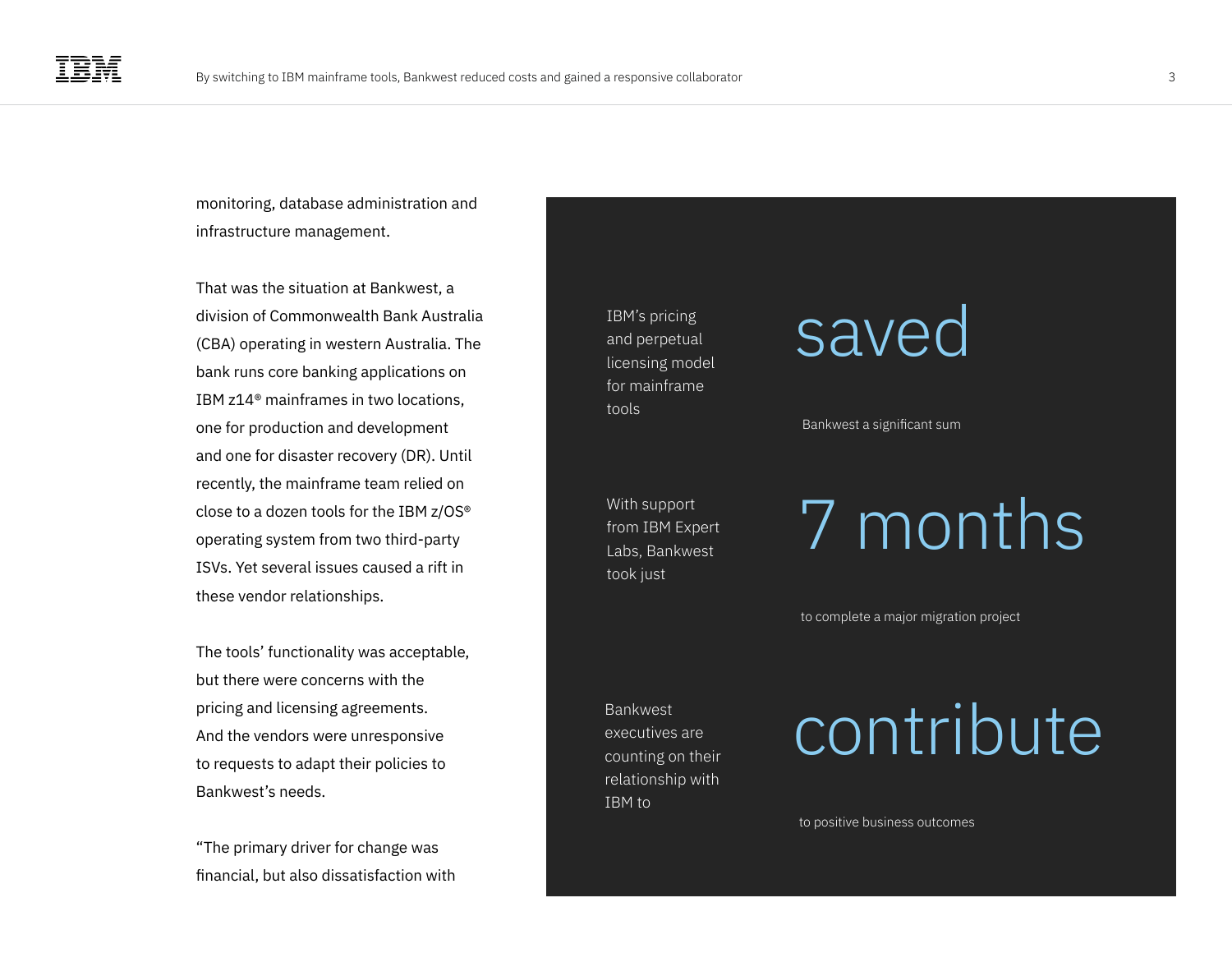the suppliers," says Scot Dixon, Executive Manager for Mainframe Services at Bankwest and CBA. "Their pricing was very aggressive and they were restrictive in their licensing agreements."

As an example, if Bankwest were to spin off some development test workloads to the DR system, the tool licensing fees would have doubled. "We wanted licensing flexibility to fit our infrastructure model, but they weren't prepared to discuss or modify terms to suit our bank," says Dixon.

"The vendors were unwilling to step into our shoes to understand our needs and see things from our perspective," adds Joseph Nguyen, Engineering Senior Manager (Mainframe) at Bankwest. "We couldn't come to an understanding, which explains why the relationships broke down."

The vendors were "unwilling to step into our shoes to understand our needs and see things from our perspective. We couldn't come to an understanding, which explains why the relationships broke down."

**Joseph Nguyen**, Engineering Senior Manager (Mainframe), Bankwest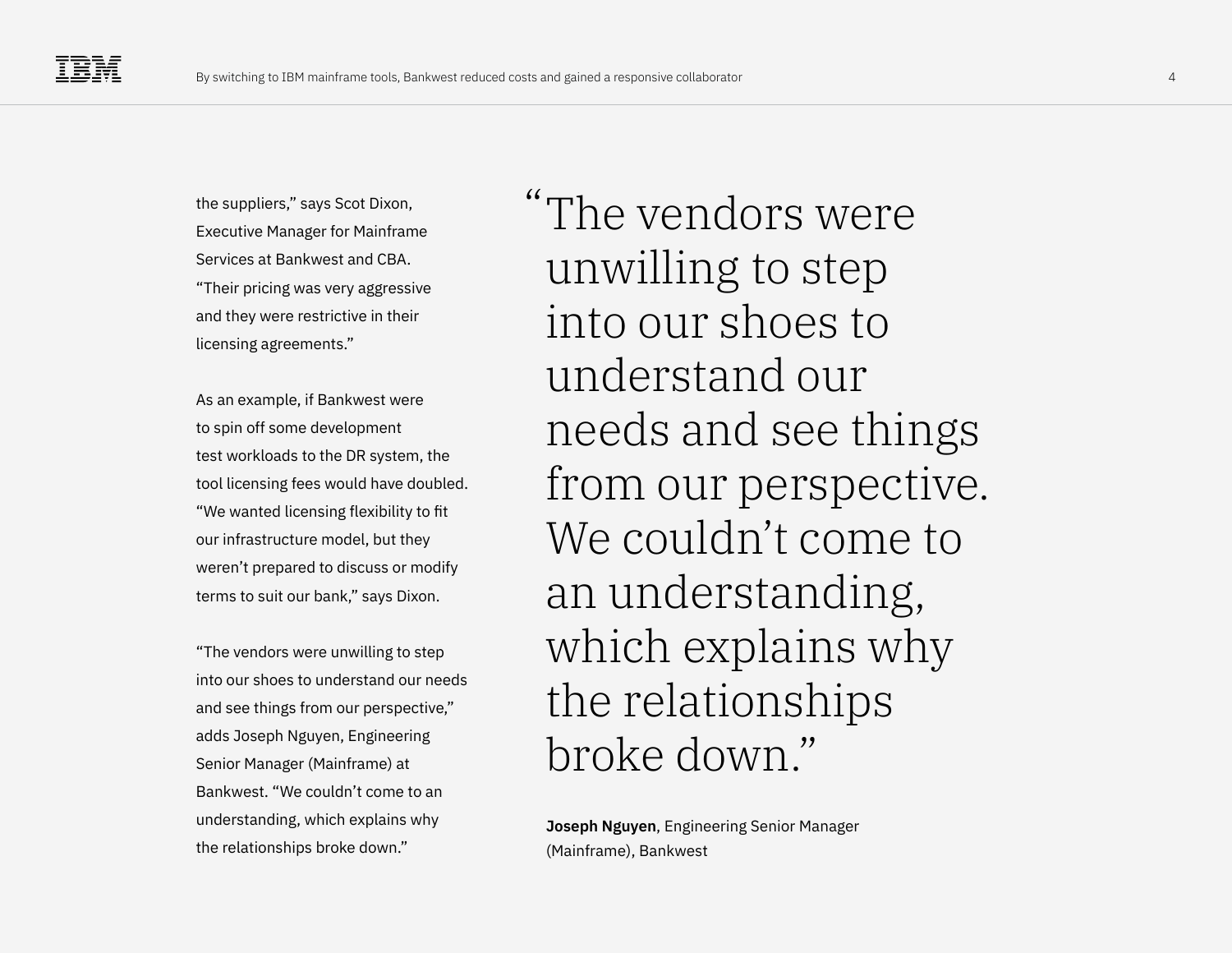### Putting the client's needs first

In exploring a new toolset vendor, Bankwest's mainframe team turned to IBM. The team's longstanding relationship with and respect for IBM were pluses, as were the maturity and wide use of IBM tools. "These tools are well established in the industry, and that means that our technical teams are already familiar with them," says Dixon. "So if we switched to IBM, it wouldn't be a cold start."

Upon analysis, it was clear that the IBM toolset could deliver the same or better functionality than the previous vendors'. The evaluation then turned

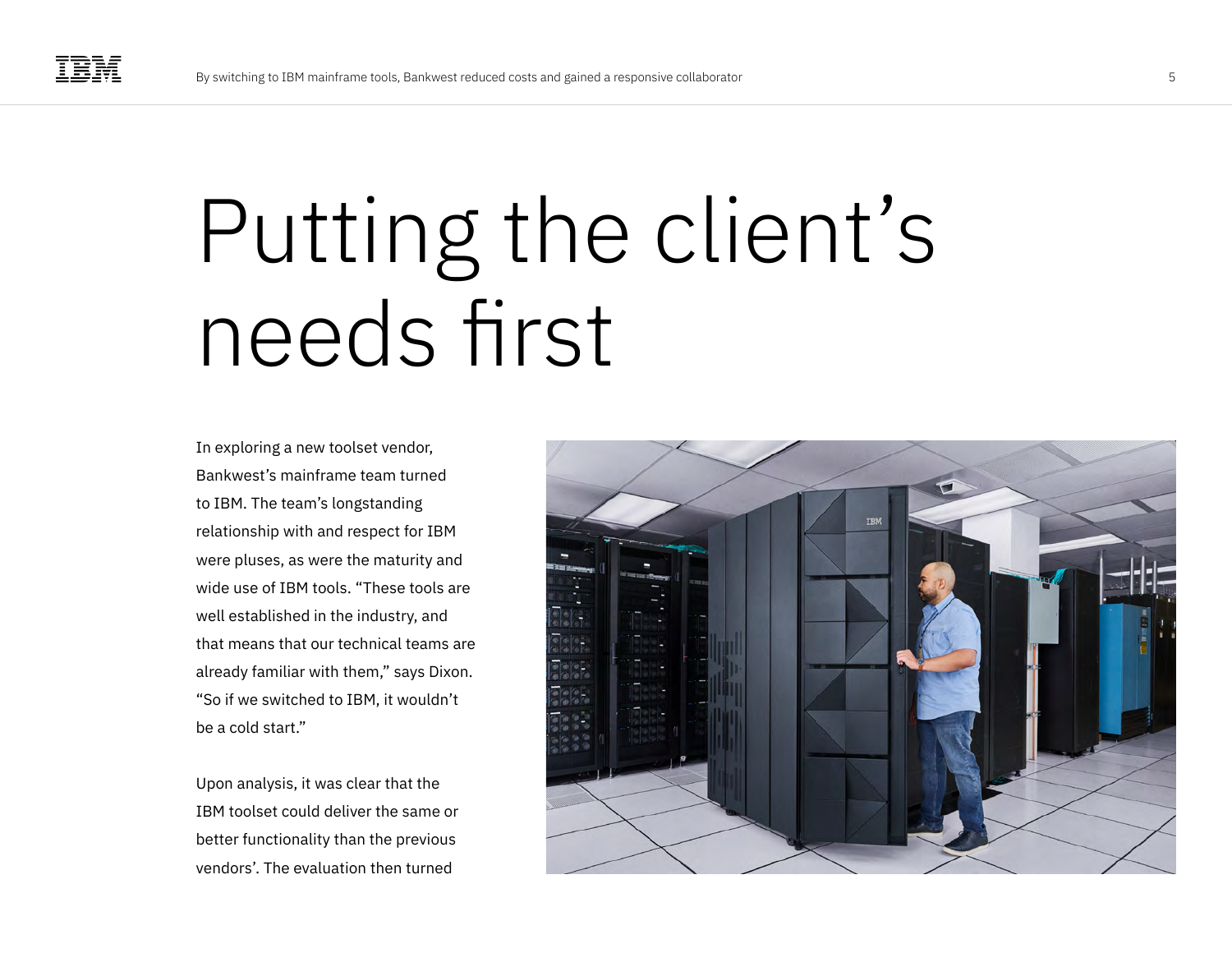to pricing, licensing terms and the vendor relationship itself. Once again IBM came out on top.

"Choosing IBM made sense because of its pricing and perpetual licensing model," says Nguyen. "The pricing was very attractive and the ongoing charges from perpetual licensing met our financial goals."

Once IBM was chosen, Bankwest needed to migrate to the new tools before the current vendor contracts expired. This led to an engagement with [IBM Expert Labs](https://www.ibm.com/products/expertlabs), the product experts from IBM Software who help clients with software implementation and adoption. The IBM team provided training and technical support for developers and system administrators on the following tools:

- [IBM Application Performance](https://www.ibm.com/products/application-performance-analyzer)  [Analyzer for z/OS](https://www.ibm.com/products/application-performance-analyzer)
- [IBM CL/SuperSession for z/OS](https://www.ibm.com/common/ssi/ShowDoc.wss?docURL=/common/ssi/rep_ca/2/897/ENUS220-462/index.html)
- [IBM Db2® Automation Tool](https://www.ibm.com/docs/en/db2-autotool/4.3.0?topic=db2-automation-tool-overview)  [for z/OS](https://www.ibm.com/docs/en/db2-autotool/4.3.0?topic=db2-automation-tool-overview)
- [IBM Db2 Change Management](https://www.ibm.com/docs/en/dcmpfz/1.1.0?topic=customization-db2-change-management-solution-pack-overview)  [Solution Pack for z/OS](https://www.ibm.com/docs/en/dcmpfz/1.1.0?topic=customization-db2-change-management-solution-pack-overview)
- [IBM Db2 Utilities Suite for z/OS](https://www.ibm.com/docs/en/deusfz/2.2.0?topic=db2-extended-utilities-suite-overview)
- [IBM Db2 Performance Solution](https://www.ibm.com/products/db2-performance-solution-pack-for-zos)  [Pack for z/OS](https://www.ibm.com/products/db2-performance-solution-pack-for-zos)
- [IBM Debug for z/OS](https://www.ibm.com/products/debug-for-zos)
- [IBM Fault Analyzer for z/OS](https://www.ibm.com/products/fault-analyzer-for-zos)
- [IBM File Manager for z/OS](https://www.ibm.com/products/file-manager-for-zos)
- [IBM OMEGAMON® for Networks](https://www.ibm.com/common/ssi/ShowDoc.wss?docURL=/common/ssi/rep_sm/3/897/ENUS5698-T03/index.html)  [on z/OS 5.5.0](https://www.ibm.com/common/ssi/ShowDoc.wss?docURL=/common/ssi/rep_sm/3/897/ENUS5698-T03/index.html)
- [IBM Z® Service Management](https://www.ibm.com/products/z-service-management-suite)  **[Suite](https://www.ibm.com/products/z-service-management-suite)**

During the migration, the IBM team hosted training sessions for administrators on how to use the tools, and then post-migration for developers on how to exploit the tools on the mainframe and how graphic-based environments could talk to the mainframe components. "That training and guidance gave our users confidence in how to use these products," says Nguyen.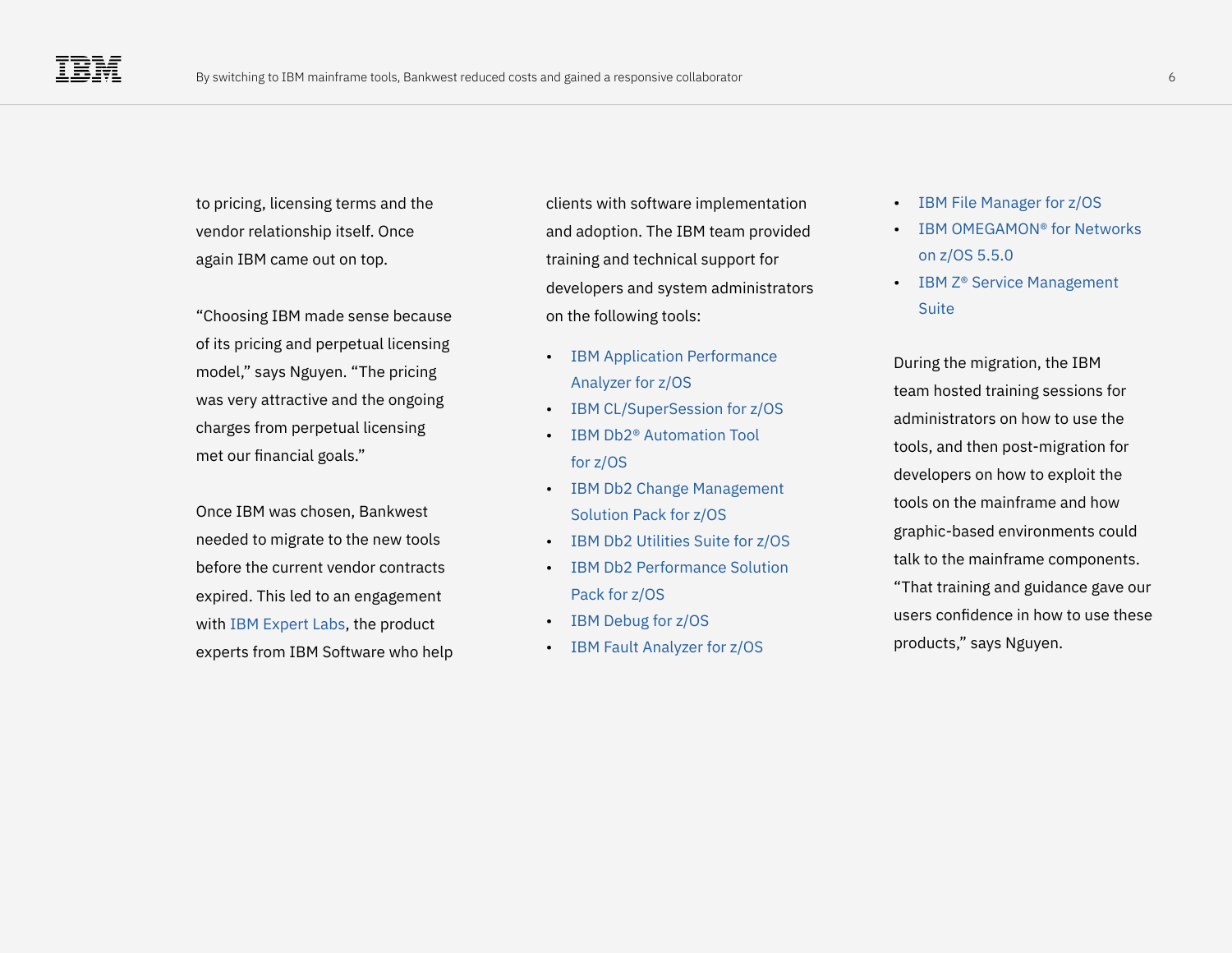## Speed, savings and a great relationship

The migration project and training took seven months, ending well before the previous vendor contracts expired. "The project went very quickly and there was no impact on mainframe performance," says Dixon. "In my view it was excellent."

On the licensing side, the cost savings are significant. And it's simpler dealing with a single vendor instead of two. Bigger picture, the feeling is that the IBM toolset and vendor relationship are so positive that the bank may also deploy the tools for the mainframes at CBA, Bankwest's larger parent company.

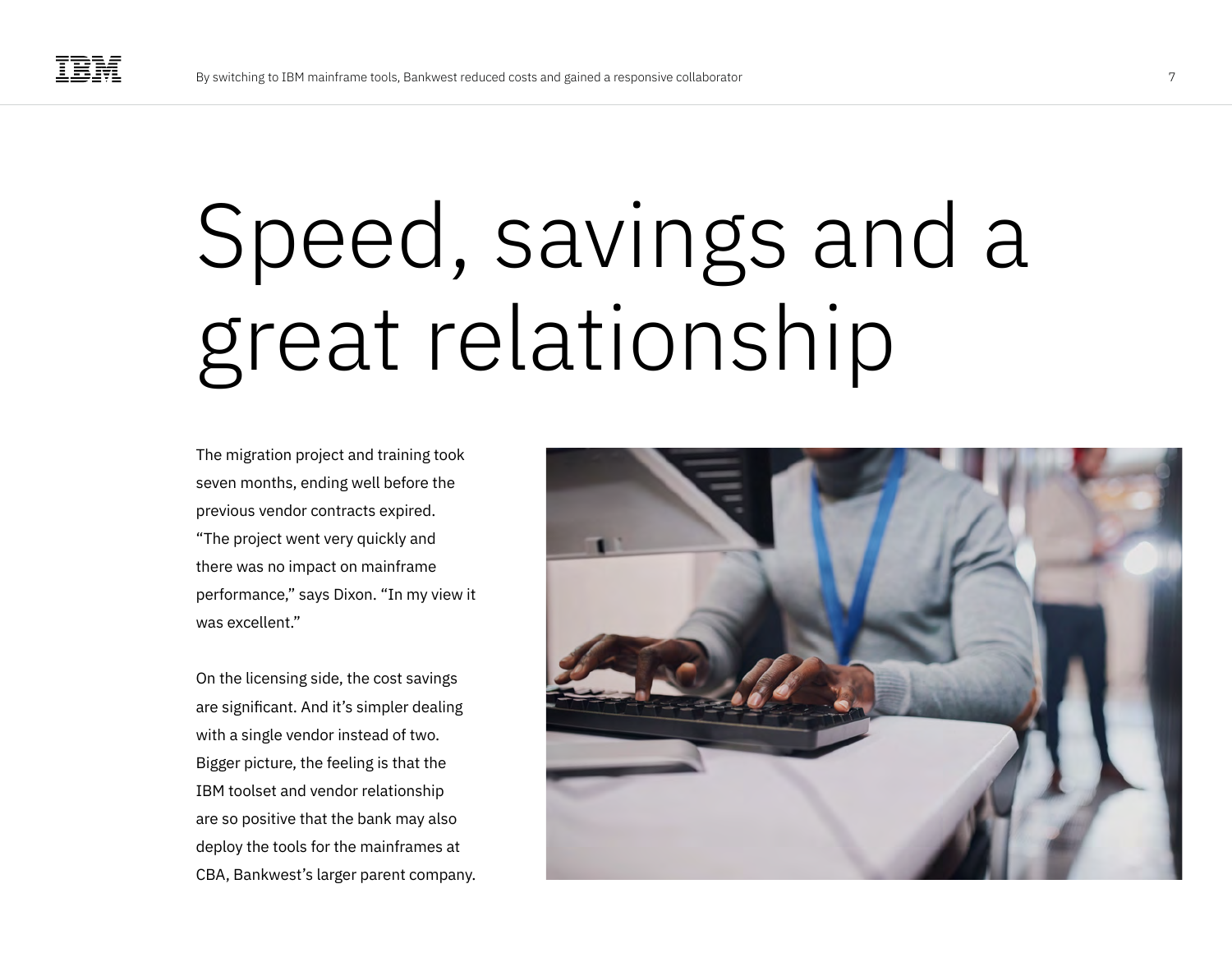"During the migration and transition, we received a lot of support from IBM Expert Labs," says Nguyen. "A positive of the relationship is IBM's willingness to ensure that we had a successful outcome. They were willing to do whatever it took."

Dixon adds this about the relationship: "We want to partner with our providers to work together for mutual outcomes," he says. "We and IBM have been doing that to date, and the more they do that, the happier we'll be."

During the migration "and transition, we received a lot of support from IBM Expert Labs. A positive of the relationship is IBM's willingness to ensure that we had a successful outcome."

**Joseph Nguyen**, Engineering Senior Manager (Mainframe), Bankwest